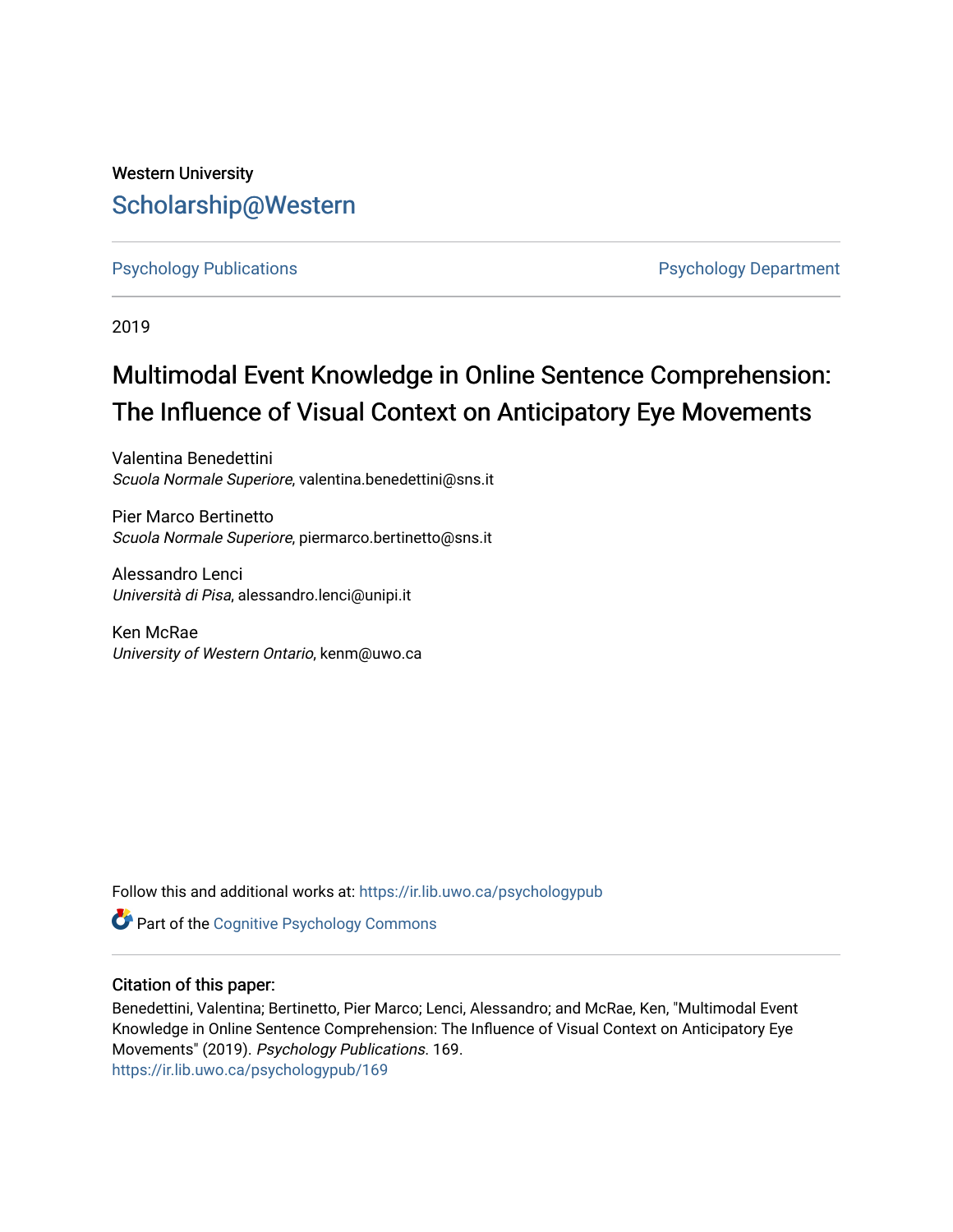## Multimodal Event Knowledge in Online Sentence Comprehension: The Influence of Visual Context on Anticipatory Eye Movements

Valentina Benedettini (valentina.benedettini@sns.it)

Scuola Normale Superiore, p.za dei Cavalieri 7 I-56126 PISA, Italy

Pier Marco Bertinetto (piermarco.bertinetto@sns.it)

Linguistica Generale, Scuola Normale Superiore, p.za dei Cavalieri 7 I-56126 PISA, Italy

#### Alessandro Lenci (alessandro.lenci@unipi.it)

Dipartimento di Filologia, Letteratura e Linguistica, Università di Pisa, Via Santa Maria 36 I-56126 PISA, Italy

#### Ken McRae (kenm@uwo.ca)

Department of Psychology, Social Science Centre, University of Western Ontario 1151 Richmond St, London, ON N6A 3K7, Canada

#### Abstract

People predict incoming words during online sentence comprehension based on their knowledge of real-world events that is cued by preceding linguistic contexts. We used the visual world paradigm to investigate how event knowledge activated by an agent-verb pair is integrated with perceptual information about the referent that fits the patient role. During the verb time window participants looked significantly more at the referents that are expected given the agent-verb pair. Results are consistent with the assumption that event-based knowledge involves perceptual properties of typical participants. The knowledge activated by the agent is compositionally integrated with knowledge cued by the verb to drive anticipatory eye movements during sentence comprehension based on the expectations associated not only with the incoming word, but also with the visual features of its referent.

Keywords: event knowledge; anticipatory eye movements; visual perception; prediction.

### Introduction

People use their experiences of events in the world to organize their semantic knowledge about objects and actions (Radvansky & Zacks, 2014). For example, the event of "going to a restaurant" implies the presence of waiters, tables, food, and money as well as actions of cooking, serving, and eating. Several studies have illustrated the central role of knowledge about events in online sentence comprehension. Event knowledge is cued by lexical items, integrated to form a coherent representation of the situation being described, and used to generate expectations about incoming input. (Tanenhaus et al., 1995; Altmann, 1999; Altmann & Kamide, 1999, 2004, 2007; Kamide et al., 2003; Knoeferle, Crocker, Scheepers, & Pickering, 2005; Knoeferle & Crocker, 2006, 2007; Bicknell et al. 2010; Matsuki et al. 2011; Metusalem et al., 2012). In this paper, we present an eye-tracking experiment that investigates the hypothesis that event knowledge activated during sentence comprehension is inherently multimodal, because it derives from people's sensori-motor (i.e., watching and performing events) and linguistic experiences (i.e. talking and reading about events), and allows people to generate expectations not only about the most likely noun filler of a verb's thematic role (e.g., ball as a typical patient of throw), but also about the visual properties of the noun referent (e.g., oval ball vs. round ball).

We used the visual world paradigm to investigate how event knowledge activated by an agent-verb pair is integrated with perceptual information about the referent that fits the patient role. For instance, the noun ball can refer to a small white baseball, to a large orange basketball, or to a large oval (American) football. We call these nouns perceptually underspecified, because the noun in isolation does not entail a specific type of perceptual referent. This affects the kind of predictions that people will generate. Compare for instance the following sentences:

(1) a. The man threw the ball.

b. The quarterback threw the ball.

In (1a), we cannot anticipate which type of ball was thrown, without further contextual information. Conversely, in (1b) we can predict that the ball is likely to be an oval football. Our hypothesis is that this prediction about the patient in (1b) depends on the integration of event-based knowledge cued by the agent and the verb. In particular, quarterback activates knowledge about football, including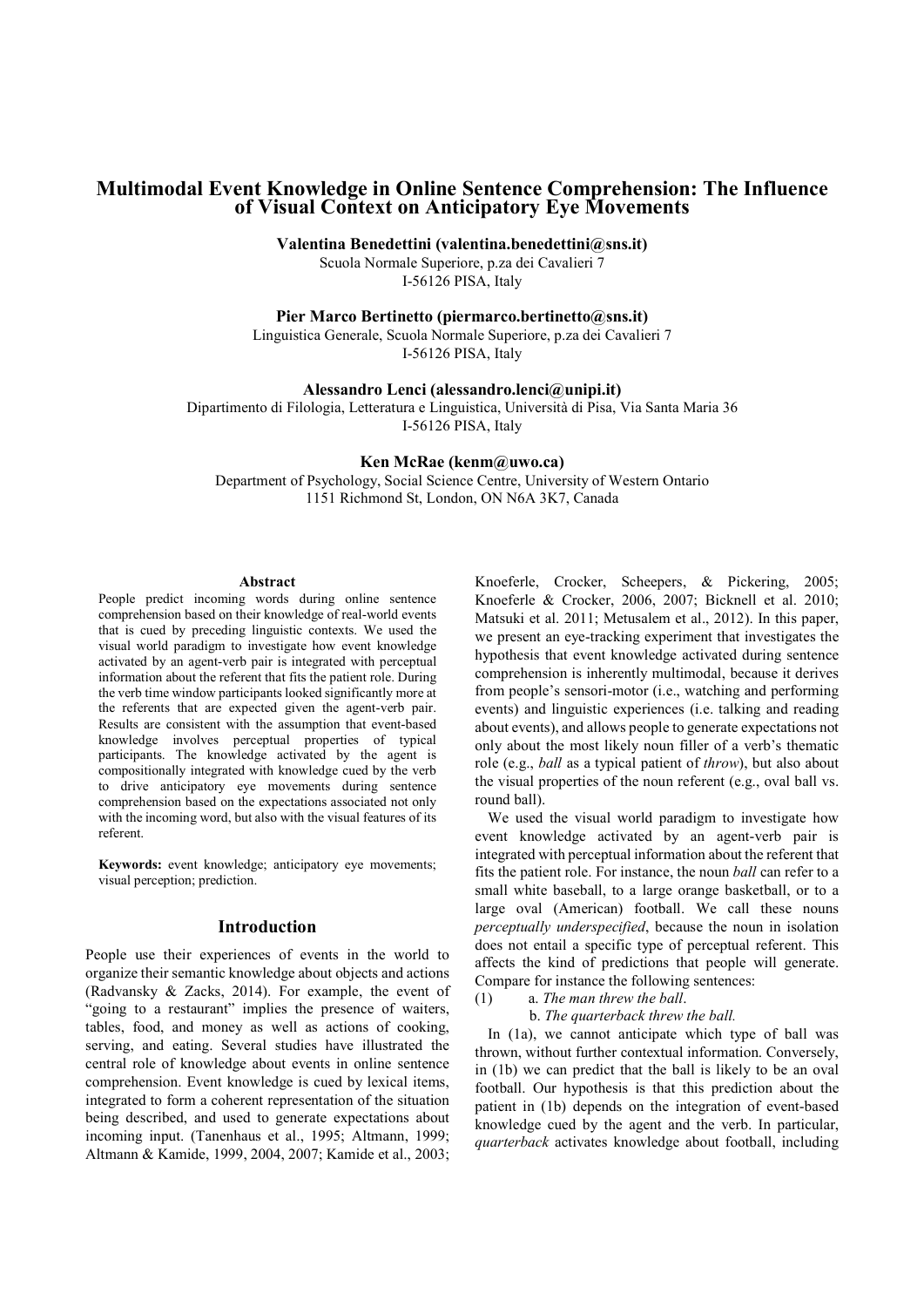that the ball is oval. Once this information is integrated with throw, predictions are generated that make ball a highly expected patient noun and allow comprehenders to anticipate the specific object to which it refers.

In the present experiment, participants read sentences such as The doctor/bartender uncaps the bottle, in which agentverb pairs denote events that activate knowledge about plausible noun fillers of the patient role. The visual scenes contained two objects that may fit the event expressed by the verb (a pill bottle and a beer bottle). The patient role was filled by a perceptually-underspecified noun that can denote both objects (bottle). Anticipatory eye movements on the predicted object mirror the integration of the event-based knowledge activated by the agent-verb pair and perceptual information coming from the visual input during online sentence comprehension.

#### Related Studies

Words encode mutual expectations between events and their typical participants (McRae et al., 1998; Ferrettti et al., 2001; McRae et al., 2005; Hare et al., 2009). McRae, et al. (2005) found that agents, patients and instruments prime verbs that describe events in which they typically are involved (waiter, chainsaw and guitar prime verbs like serving, cutting and strummed). Bicknell et al. (2010) conducted an Event Related Potential (ERP) experiment to investigate whether an already filled role affects how another role can be filled. They found that typical agent-patient pairs such as journalist-spelling and mechanic-brakes in The journalist checks the spelling and The mechanic checks brakes elicited reduced N400s as compared to The journalist checked the brakes and The mechanic checked the spelling. The effects on N400 amplitudes show both generalization across input modalities and regularity between N400 properties and sensory, conceptual and linguistic factors, suggesting that the effects are modality sensitive but not modality specific (Kutas & Federmier, 2011). According to Kuperberg and Jaeger (2016), "prediction" concerns a change in the state of the language processing system based on the context prior to the availability of new input. The context involves both linguistic and extralinguistic information, that can facilitate the processing of new information at multiple levels of representation, which interact and communicate during language processing. Contextual information includes semantic knowledge about specific events, event structures, event sequences, and general schemas (Altmann & Mirković, 2009; Radvansky & Zacks, 2014). According to Knoeferle and Guerra (2016), during sentence comprehension visual perceptual information interacts with word knowledge. Some eye tracking studies have manipulated argument-verb combinations to investigate anticipatory eye movements (Altmann & Kamide, 1999; Kamide, et al., 2003; Knoeferle & Crocker, 2006, 2007).

Altmann and Kamide (1999) investigated the hypothesis that people tend to predict which object will fit the patient role after hearing the verb. They used sentences like The boy will eat the cake in combination with pictures of a boy, a birthday cake, a toy car, a toy train and a ball. Subjects fixated the single edible object in the scene (birthday cake) more often than the other depicted objects before hearing cake. By contrast, when subjects heard The boy will move the cake with the same visual scene they looked equiprobably at all of the movable objects. This shows that verb selectional preferences constrain the set of possible objects that follow the verb. Kamide, Altmann and Haywood (2003) investigated whether agent-verb pairs elicit anticipatory eye movements toward entities that fit the patient role. Sentences such as The man will ride the motor bike and The girl will ride the carousel were combined with pictures of a motorbike, a carousel, a beer and a sweet. The same visual scene was presented while participants listened to The man will taste the beer and The girl will taste the sweet. Anticipatory eye movements on the predicted objects (motorbike and carousel; beer and sweet) were triggered by the verb. The results are consistent with the assumption that expectations associated with agent-verb pairs help people to predict which entity fills the incoming patient role.

Knoeferle and Crocker (2006, 2007) performed an eye tracking experiment to investigate the interplay between current visual context and event knowledge during sentence comprehension. Sentences such as The detective will soon spy on the pilot and The wizard will soon spy on the pilot (in German) were combined with pictures of a wizard looking a pilot through the telescope, a detective serving the pilot some food, a pilot and a tree. In the verb time window  $(spy)$  when listening to The wizard will soon spy on the pilot (which corresponds to the event occurring in the visual scene) participants often looked more at the wizard, though spying is a detective's typical action. Since the visual scenes provided information that conflicts with typical event knowledge (wizard spies vs. detective spies), the outcomes are consistent with the assumption that listeners exploit information coming from current visual context during online comprehension. These studies suggest that contextual information includes multiple types of knowledge such as event structures and sensory input. Predictions are strongly associated with the interplay among words, event contingencies and conceptually combined knowledge (Altmann & Mirković, 2009; Altmann & Kamide, 2004, 2007; Barsalou, 2008; Hagoort et al., 2004).

#### Experiment

We investigated how event knowledge activated by an agentverb pair influences pre-activation of multimodal information about the referent that fits the patient role. Sentences like The doctor uncaps the bottle were combined with four pictures such as a pill bottle (target), a beer bottle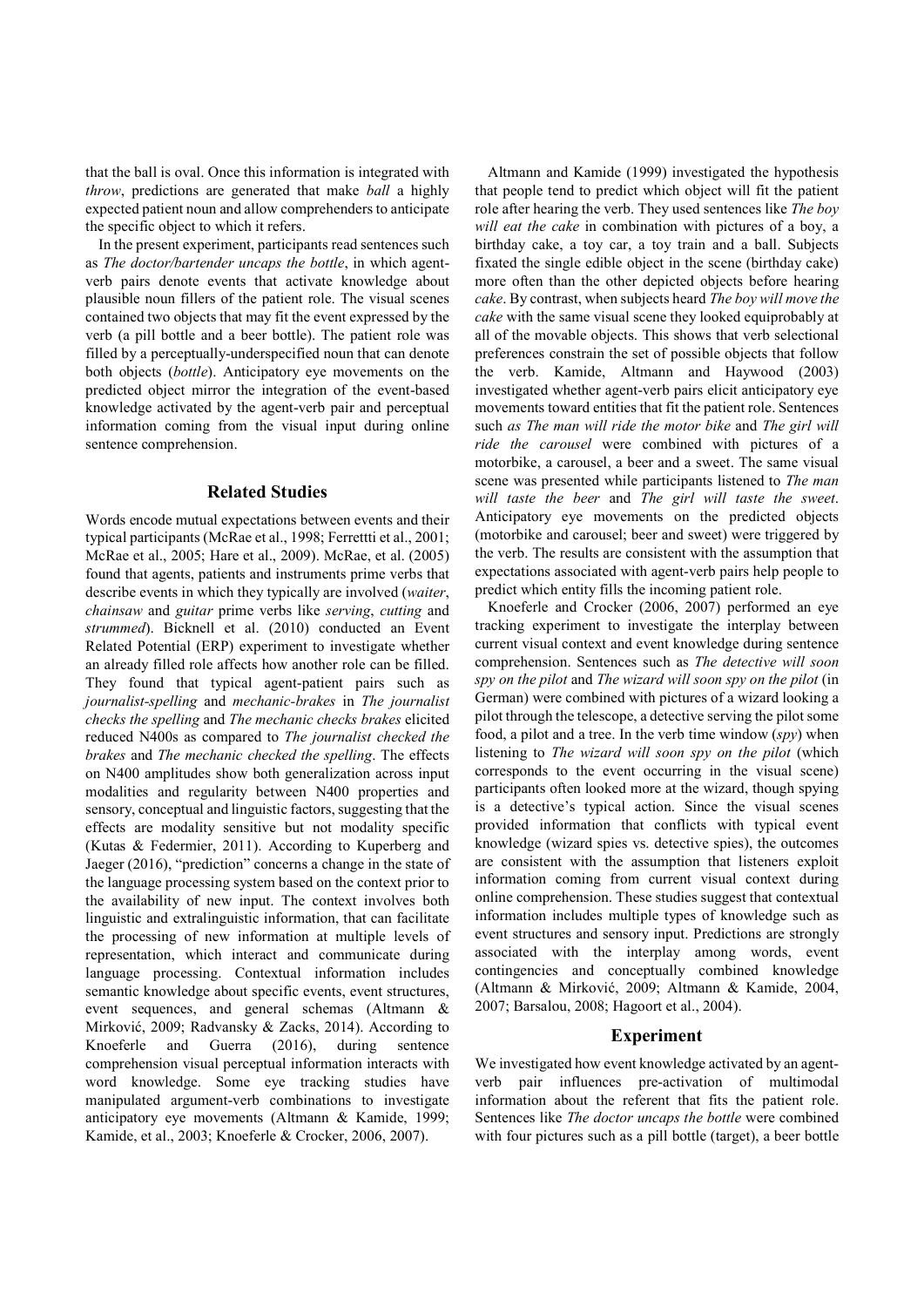(action related object), a syringes (agent related object) and a comb (unrelated object), as shown in Figure 1:

1. target objects fit the patient role given the agent-verb combination. Since doctors prescribe and sometimes administer medication, typically they open pill bottles rather than beer bottles;

2. action related objects fit the verb (a beer bottle can be uncapped), but not the agent-verb combination

3. agent related objects corresponded to objects that commonly occur in situations together with the agents, such as doctors and syringes;

4. unrelated objects were not congruent with the agent, verb, or agent-verb combination.



Figure 1. Combination of visual and linguistic stimuli.

The sentence stimuli were divided into two lists and the targets of the first list became the action related objects in the second list, which contained the same verb but a different agent. In The bartender uncaps the bottle, for example, the beer bottle was the predicted object (target), and the pill bottle was the action related object. Since the verb-patient pairs co-occur with different agents in the two lists, the agent related objects changed as well. The noun bartender cues situations that involve objects such as taps and mug, while doctor triggers situations involving surgical scalpels and stethoscopes. The agents activate knowledge about objects that commonly occur in the events performed by them (targets and agent related objects).

#### Method

#### Norming

-

We measured the strength of the association between the agents and the predicted object (target) images. We used the Figure Eight crowdsourcing platform<sup>1</sup> to create a task in which participants evaluated how likely it was that the agent and the object appeared in the same situation, using a scale that ranged from 1 (not very likely) to 7 (very likely).

Participants read the name of the agent, such as doctor, opened the link for the object picture (pill bottle), and rated "How likely is it that the person and the object appear in the same situation?". The mean ratings were 6.3 and the 95% confidence interval was 0.1. Thus, the agents and the objects were judged to co-occur strongly in the same real-world situations.

#### **Participants**

Twenty-four University of Western Ontario undergraduate students were compensated \$10 for their participation. They ranged in age from 19 to 28 years. All participants had normal or corrected to normal visual acuity and self-reported English as their native language. Self-reportedly, participants had never endured a traumatic brain injury or illness and were not currently diagnosed with any major psychiatric illness.

#### Sentences

There were 60 trials consisting of 30 experimental and 30 filler trials. In the experimental trials, participants heard sentences in which the agent performs an action that could be associated with two pictures in the visual scene, the target and the action related object. The patient role was filled by a perceptually underspecified noun that could refer to both objects. The sentences were split into two lists to present only one type of verb-patient pair to each participant. Fifteen filler trials consisted of two pictures of objects that could be denoted by the same word but the sentence did not refer to either of them. It referred instead to a third object. For example, The man does not like candies was combined with pictures of a candy, a fishing hook, a coat hook and a candelabra. An additional 15 filler sentences had various syntactic structures and one word referred to one of the pictures (e.g., Karen made the tea with her new pot with pictures of a teapot, a marble, a picture frame, a mitten). We used four practice trials to familiarize participants with the experiment.

#### Auditory Stimuli

A female native English speaker recorded all sentences. They were recorded using Audacity Cross-Platform Sound Editor 2.2.2 (released February 20 2018), and annotated by marking relevant points of the sentence using a customized script in Praat 6.0.37 (retrieved February 3 2018). For each sentence we set a pointer at: agent onset, agent offset/verb onset, verb offset/second article onset, second article offset/patient onset and patient offset as well as the start and end of the sentence. The agent offset/verb onset was normalized in all auditory files (1200 ms).

<sup>1</sup> https://www.figure-eight.com/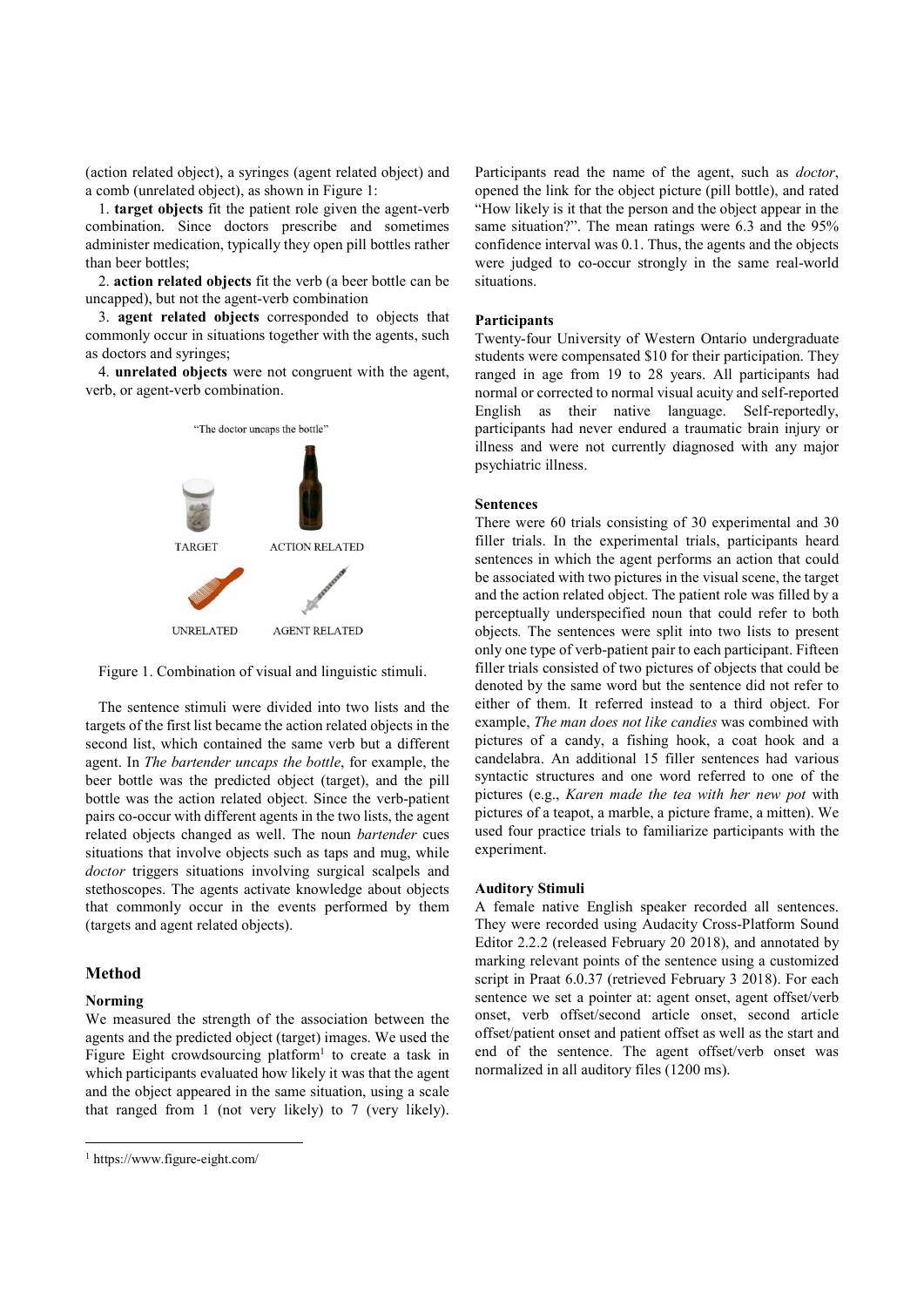#### Visual Stimuli

All images were presented at 300x300 pixels in colour. Each picture was placed in a different quadrant of the screen at a 45-degree angle from the center. The location of the four images was randomized across trials and participants. The pictures were selected from BOSS<sup>2</sup>, KONKLAB<sup>3</sup> and COGPSY Image Corpora.

#### Eye Tracker

We used a desktop mounted Eyelink 1000 and Experiment Fixation Period Builder, Version 1.10.1241 software (SR Research Ltd.). The camera lens was positioned approximately 60 cm from the participant's head at an approximately 35-degree angle to the participant's eyes. Participants were positioned 70 cm away from a 16-inch monitor displaying the visual stimuli (resolution set to 1024 x 768 dpi). Calibration was performed prior to the start of the experiment, as well as at any time the equipment registered significant head movement.

#### Procedure

During the first ten seconds of each trial a fixation cross was presented. The participant was then redirected to calibration. After three seconds during which the participant fixated the cross, this was replaced by the four trial images. Participants had one second to become familiar with the images before the auditory stimulus began. A series of red circles were flashed in the center of the screen to bring the participant's attention back to the fixation cross. The sentence began when participants fixated the cross. The four pictures remained on the screen while the sentence was presented and participants' eye movements were recorded. An additional 300 ms of silence followed the end of the sentence. When the images disappeared, the next trial began. Before starting the session, participants were assigned to a list. Each list contained three trial blocks. At the start of the experiment, participants received the following instructions: "You will see a display  $\frac{1}{1}$ with four pictures while hearing a sentence. There is no task involved; just look at the pictures and listen to the sentences. We'll start with some practice trials to see how it works." The first block contained four practice trials. Thereafter, participants saw: "This is the end of the practice sessions for part one. Do you have any questions before the experiment begins?" The other two trial blocks contained the experimental and filler trials randomly presented for each participant. Instructions were repeated at the start of each block. An equal number of experimental and filler items

were presented in each list. Participants were given a short break between blocks to rest their eyes.



Figure 2. Example of the procedure for one trial.

## Results

We recorded the proportion of fixations on the target pictures and compared them to the proportions of fixations on the other pictures (agent related, action related and unrelated) in specific time windows (agent, verb and patient). We analyzed three time windows: the agent (bartender); the verb  $+$  article (*uncaps the*), which is the anticipatory time window, and the patient (bottle). The Area Of Interest (AOI) for each picture consisted of each screen quadrant. The analyses were conducted with RStudio Version 1.1.463 (2009-2018). We fit one Linear Effects Mixed Model (LMER) for each time window using the lmer() function from the linear mixed effects package lme4 (Bates et al., 2015; Baayen et al., 2008; Barr et al., 2013). The four AOIs and the two lists are the fixed effects. We calculated two random slopes accounting for random effects (subjects and trials). Fixed and random effects remain stable for each model and during all the analyses conducted on the dataset. For each time window, we calculated estimated means of proportions, Standard Errors, t-values, and p-values of AOIs comparisons (Table 1).

#### Agent window

The agent time window extended from agent onset (610 ms) to verb onset (1200 ms). The duration was 590 ms. The onsets of the spoken sentences were preceded by a silence to normalize the verb onset (457 ms). There were no significant differences in proportions of fixations. Moreover, there were no significant differences in proportions of fixations between the action, agent related and unrelated objects (Table 1).

 $\overline{a}$ 

<sup>2</sup> https://sites.google.com/site/bosstimuli/ 2

http://konklab.fas.harvard.edu/#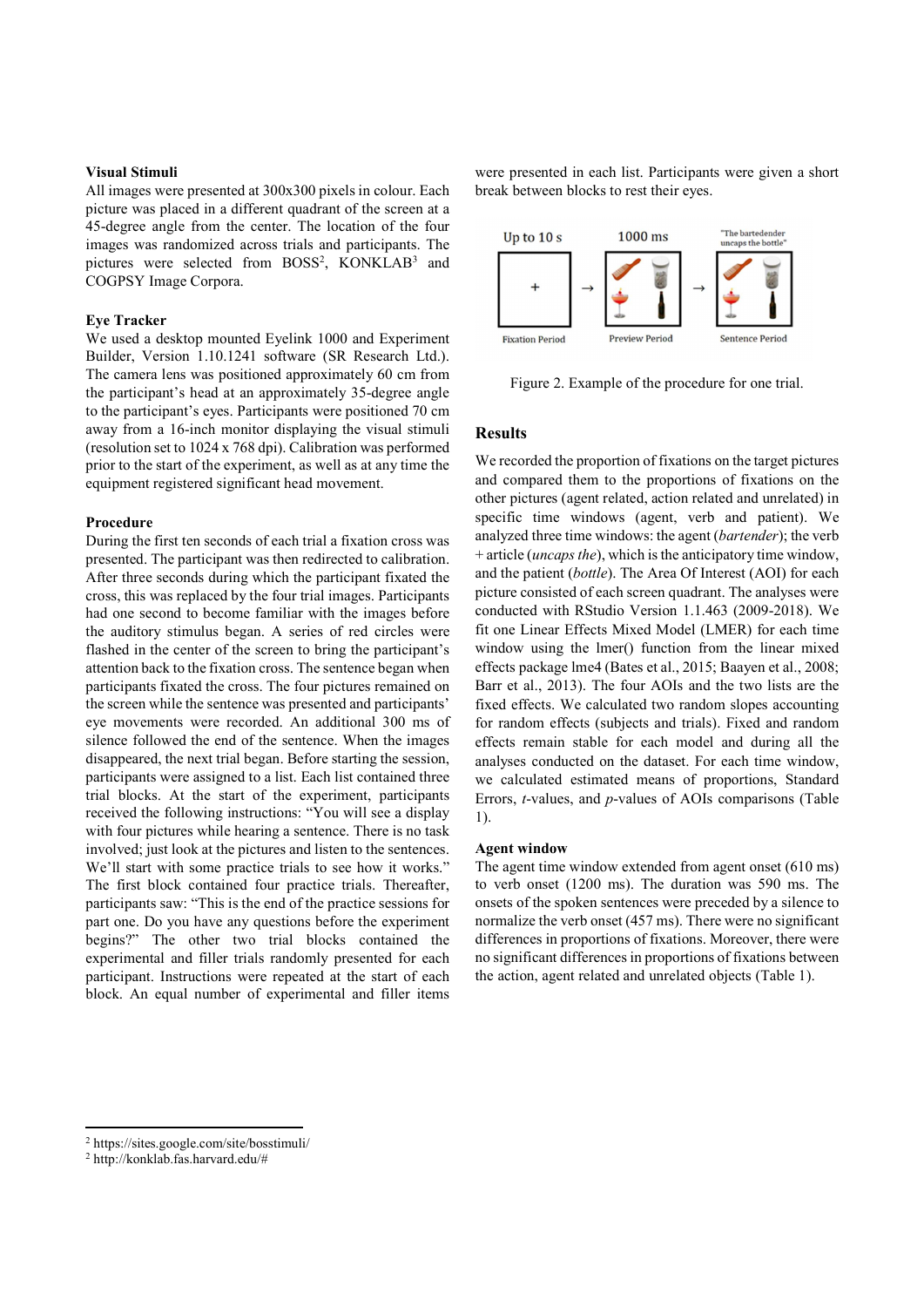

Figure 3. Proportions of fixations on AOIs across the sentence time course. "Art", "Agent", "Verb" and "Patient" correspond to the mean onset of the first article (456 ms), agent (610 ms), verb (1200 ms) and patient (1899 ms).

| <b>Time Window</b> | Comparison          | <b>Estimate</b> | SE   | t value | p-value     |
|--------------------|---------------------|-----------------|------|---------|-------------|
| Agent              | Target-ActionRel    | 0.01            | 0.02 | 0.51    | 0.62        |
|                    | Target-AgentRel     | 0.00            | 0.02 | 0.21    | 0.83        |
|                    | Target-Unrelated    | 0.04            | 0.02 | 1.68    | 0.11        |
|                    | ActionRel-AgentRel  | $-0.01$         | 0.02 | $-0.31$ | 0.76        |
|                    | ActionRel-Unrelated | 0.03            | 0.02 | 1.26    | 0.22        |
|                    | AgentRel-Unrelated  | 0.03            | 0.02 | 1.56    | 0.13        |
|                    | List1-List2         | 0.03            | 0.03 | 1.07    | 0.30        |
| <b>Verb</b>        | Target-ActionRel    | 0.17            | 0.03 | 5.91    | $3.84e-06*$ |
|                    | Target-AgentRel     | 0.08            | 0.02 | 4.74    | 8e-05*      |
|                    | Target-Unrelated    | 0.22            | 0.03 | 8.05    | $2.19e-08*$ |
|                    | ActionRel-AgentRel  | $-0.09$         | 0.02 | $-3.72$ | $0.001*$    |
|                    | ActionRel-Unrelated | 0.05            | 0.02 | 3.18    | $0.002*$    |
|                    | AgentRel-Unrelated  | 0.14            | 0.02 | 6.19    | $1.30e-06*$ |
|                    | List1-List2         | 0.05            | 0.03 | 1.85    | 0.08        |
| <b>Patient</b>     | Target-ActionRel    | 0.35            | 0.04 | 8.02    | 2.97e-08*   |
|                    | Target-AgentRel     | 0.31            | 0.04 | 7.42    | $1.16e-07*$ |
|                    | Target-Unrelated    | 0.43            | 0.04 | 11.48   | $2.80e-11*$ |
|                    | ActionRel-AgentRel  | $-0.04$         | 0.02 | $-1.79$ | 0.09        |
|                    | ActionRel-Unrelated | 0.81            | 0.02 | 4.88    | $1.83e-05*$ |
|                    | AgentRel-Unrelated  | 0.12            | 0.02 | 6.71    | $1.78e-07*$ |
|                    | List1-List2         | 0.03            | 0.02 | 1.73    | 0.1         |

Table 1. Results of comparisons between pairs of AOIs in each time window ( $* = p < 0.05$ ).

#### Verb window

The verb time window extended from verb onset (1200 ms) to the second article offset/patient onset (1899 ms). The duration was 699 ms. Participants fixated the object that fit the agent-verb combination more often than the objects that were associated with the verb only, the agent only or the unrelated object. Furthermore, the agent-related and actionrelated objects were fixated significantly more often than the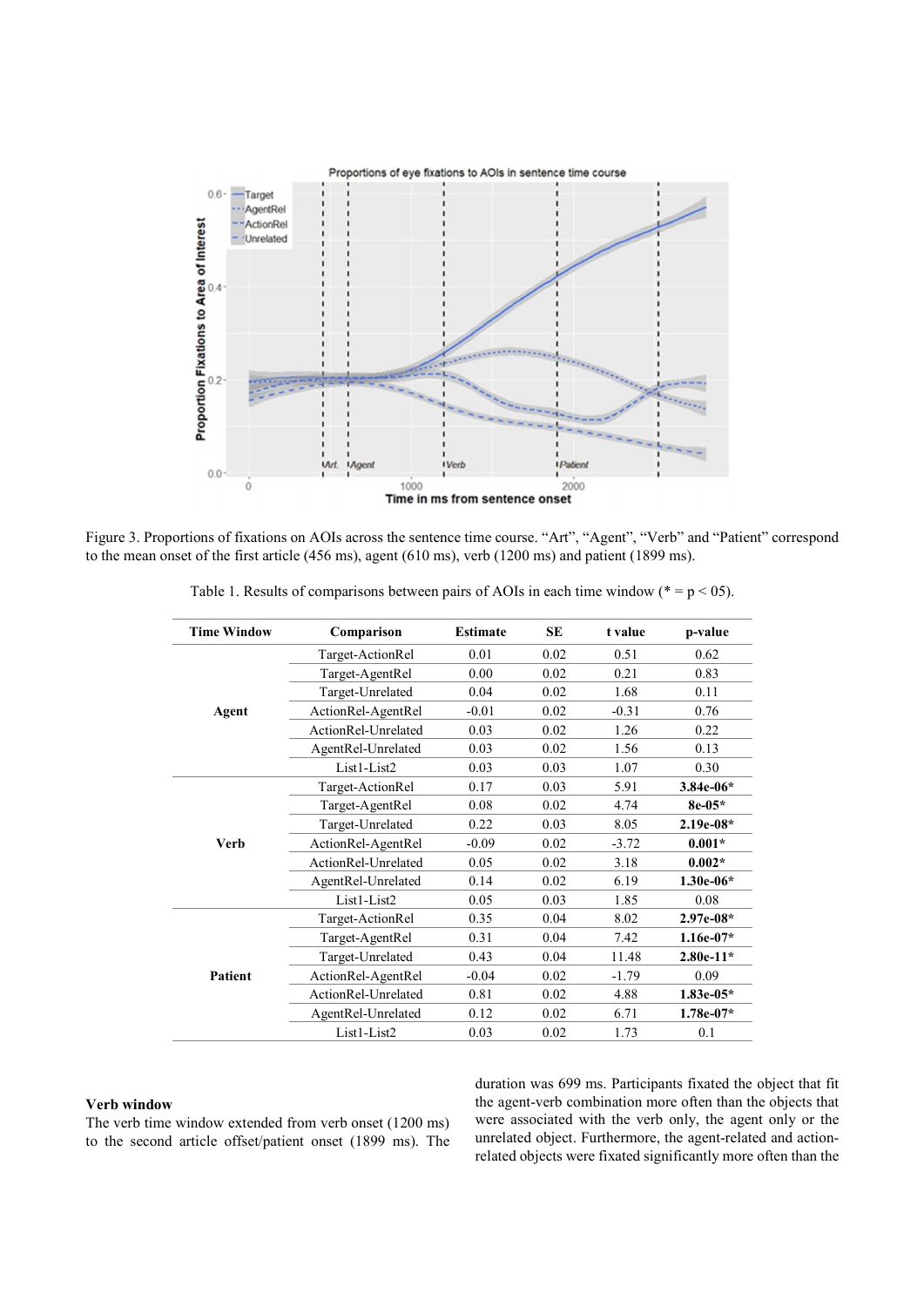unrelated object. Finally, participants fixated the agentrelated object more often than the action related object.

#### Patient window

The patient time window extended from the patient onset (1899 ms) and to end of sentence (2524 ms). Again, participants fixated the object that fit the agent-verb combination more often than each of the other objects. Both the agent-related and action-related objects were fixated more often than the unrelated object.

#### Discussion

Our results support the hypothesis that the knowledge activated by the agent concerning events in which it typically appears is compositionally integrated with knowledge cued by the verb, so as to drive anticipatory eye movements during online sentence comprehension. This is consistent with the assumption that during language comprehension people generate expectations using their multimodal knowledge about experienced situations in the world (Zwaan & Radvansky 1998; Barsalou 2008; Radvansky & Zacks 2014). Such integrated multimodal event knowledge allows comprehenders to resolve the perceptual underspecification of the patient noun and to anticipate the appropriate type of referent in the situation triggered by the agent-verb combination. According to Huettig and McQueen (2007), there is an interplay during the comprehension between the stored knowledge of visual properties of referents elicited by the spoken words and perceptual information in the current visual input. Our results suggest that the information in the current visual context was integrated with event knowledge cued by agent-verb pairs, eliciting the knowledge of the correct referent of the unfolding patient role. This is also consistent with Altmann and Kamide (1999), Kamide, Altmann and Haywood (2003), and Knoeferle and Crocker (2006, 2007), who demonstrated that word meaning combines with visual perceptual information to contribute to predictive processes involving event-based knowledge. This supports the hypothesis that the stored event knowledge is associated with perceptually based information that can be elicited by the current visual context and by specific agents. These cue information about particular referents that could fit the unfolding patient. What distinguishes this study from Kamide et al. (2003) is the use of very specific agents (doctor/bartender vs. girl/man) and referents (pill bottle/beer bottle vs. sweet/beer) in linguistic and visual stimuli respectively. Their combinations allowed us to investigate the hypothesis that comprehenders make extremely finegrained predictions about referents of patient roles exploiting the event knowledge cued by agent-verb combinations and the visual context.

From a computational linguistic perspective, predicateargument expectations have been modeled using distributional semantics (Erk, Padò and Padò 2010; Erk &

Padò 2008; Lenci 2011; Santus et al. 2017). Distributional Semantic Models collect corpus-based co-occurrence statistics and encode them in vectors (also known as word embedding) that represent word meaning according to the socalled Distributional Hypothesis (Lenci 2018). Since these models represent the meaning exclusively in terms of connections between words, several recent studies have focused their attention on the combination of textual and visual information extracted from pictures, yielding Multimodal Distributional Semantic Models (Bruni, Tran, Baroni 2014; Lazaridou, Pham & Baroni 2015; Kiela 2016).

We plan to use multimodal distributional semantics to model the behavioral data we have collected in our experiment. We expect this computational model should be able to predict that a quarterback throws an oval ball while a pitcher throws a small white ball based on the integration of multimodal distributional information cued by lexical items.

#### References

- Altmann, G. T. M. (1999). Thematic role assignment in context. Journal of Memory and Language, 41, 124-145.
- Altmann, G. T. M., & Kamide, Y. (1999). Incremental interpretation at verbs: Restricting the domain of subsequent reference. Cognition, 73, 247-264.
- Altmann, G. T. M., & Kamide, Y. (2004). Now you see it, now you don't: Mediating the mapping between language and the visual world. In J. Henderson & F. Ferreira (Eds.), The integration of language, vision and action. Hove: Psychology Press.
- Altmann, G. T. M., & Kamide, Y. (2007). The real-time mediation of visual attention by language and world knowledge: Linking anticipatory (and other) eye movements to linguistic processing. Journal of Memory and Language, 57, 502-518.
- Altmann, G. T. M., & Mirkovic, J. (2009). Incrementality and prediction in human sentence processing. Cognitive Science, 33, 583-609.
- Baayen, R. H., Davidson, D. J., and Bates, D. M. (2008). Mixed-effects modeling with crossed random effects for subjects and items. Journal of memory and language, 59(4), 390-412.
- Barr, D. J. (2013). Random effects structure for testing interactions in linear mixed effects models. Frontiers in psychology, 4.
- Barsalou, L. (2008). Grounded cognition. Annual Review of Psychology, 59, 617-645.
- Bates, D., Maechler, M., Bolker, B., and Walker, S. (2015). Fitting Linear Mixed-Effects Models using lme4. Journal of Statistical Software, 67(1), 1-48.
- Bicknell, K., Elman, J. L., Hare, M., McRae, K., & Kutas, M. (2010). Effects of event knowledge in processing verbal arguments. Journal of Memory and Language, 63(4), 489-505.